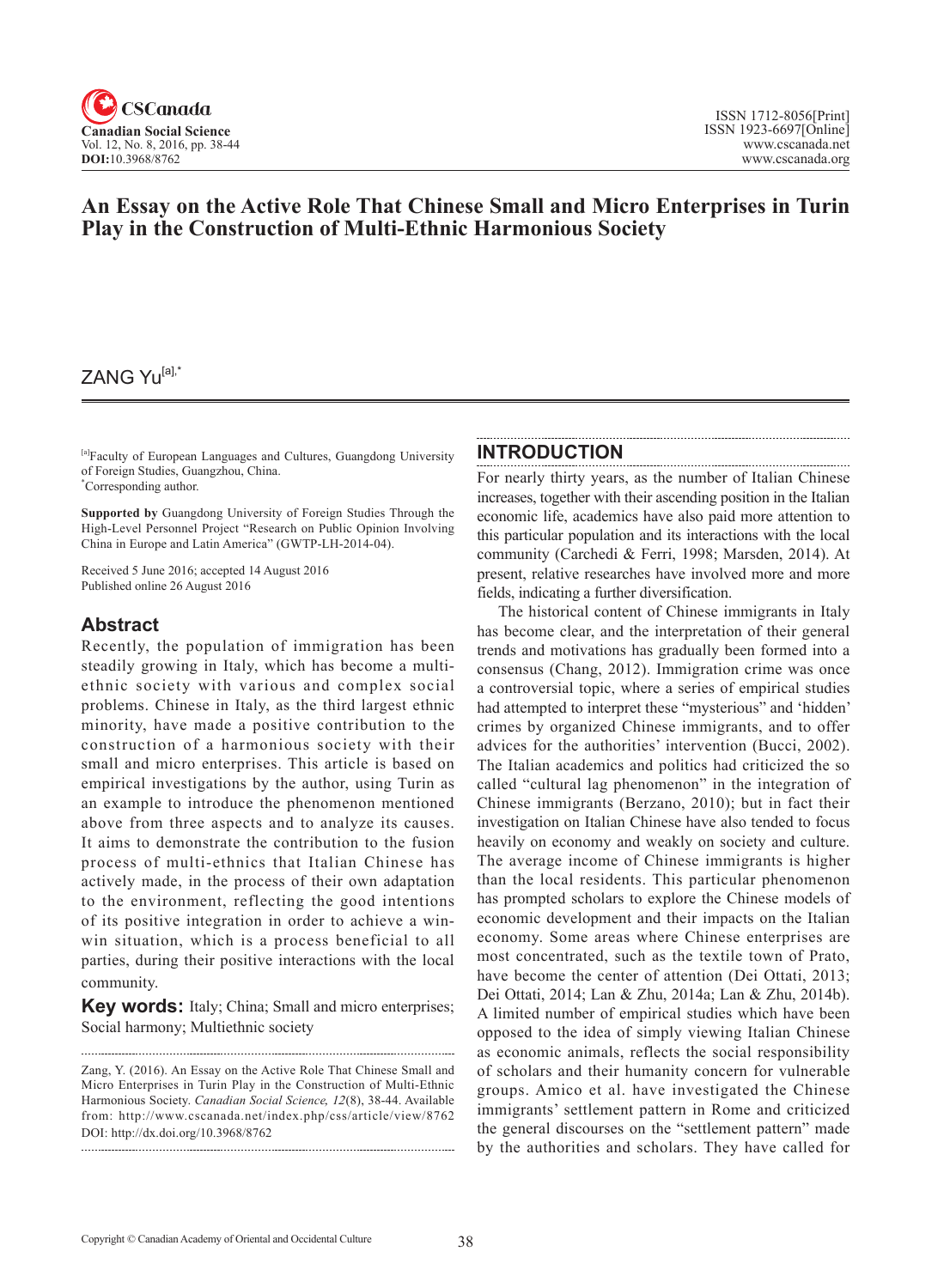a more targeted public policy which better reflects the ethnic differences (Amico et al., 2013). Explorations on a series of topics about incorporation and conflicts have provided tangible recommendations for improvement of the relationship between Chinese immigrants and the local community (Cologna, 2008; Hatziprokopiou & Montagna, 2012). Together with the growth of the second-generation immigrants and their increasingly frequent participations in social life, studies on their identity and intercultural education have also increased (Marsden, 2014; Cologna, 2008).

Evaluations on Italian Chinese have been generally low whether it is academically, politically or civilly. Although the local residents admit their hard-working, they disagree on the immigrants' belief on sacrificing personal lives and working against the traditional rules of the industry in exchange for success. Chinese immigrants' low level of education, inactive participation in the social affairs and self-isolation have brought numerous accusations from media and the public (Ceccagno, 2007; Wu, 2014), which have become entangled with prejudices and stereotypes (Ceccagno, 2014) and filled with dwarfing caused by ignorance. This article is not intended to deliberately glorify Italian Chinese, but to use Turin as an example to clarify a fact, which has been neglected over the years by all parties, that Chinese economy, especially small and micro enterprises has played an active role in the construction of a harmonious multi-ethnic society of Italy that cannot be underestimated. In additions, the author hopes to correct these current way-too-one-sided studies and provide references and basis for a fair assessment of this population in all aspects.

**1. BACKGROUND**

### **1.1 Basic Features of the Multi-Ethnic Society in Turin**

According to the data released by the Italian National Bureau of Statistics (ISTAT) in 2016, a total of 5.54 million foreign residents from more than 160 countries over five continents are living in Italy, accounting for 8.3% of the total number of residents (the sum of Italian citizens and foreign residents) (ISTAT, 2016). If we count the number of other ethnic residents with Italian passports and illegal immigrants with a population that cannot be underestimated, then it is apparent that the proportion of immigrants would be higher; at least one in every ten inhabitants is an outsider. Therefore, Italy has become a fully-fledged multi-ethnic society.

This phenomenon is more obvious in Turin since the proportion of foreign residents has reached 15.4% (Torinotoday, 2015). If we count the "new citizens" and illegal immigration, it is no exaggeration to say that there is at least one foreign immigrant in every six people in Turin. Whether it is in the downtown, the residential areas, schools or police stations, one can easily have a sense of the proportion of immigrants judging merely by the most obvious physical features.

### **1.2 Basic Situations of Chinese Small and Micro Enterprises in Turin**

Turin is the capital of Piedmont, the third largest economy of Italian cities. It is also the city with the third most foreign companies in Italy (after Rome and Milan) (Askanews, 2015). In the 138,076 foreign residents in Turin, about 19,000 people are Chinese, forming the third largest minority just after Moroccans and Albanians (Torinotoday, 2015).

Due to the low level of education as a whole, commercial success has become almost the only rising channel for Chinese immigrants. From 2011 and onwards, the Turin Chamber of Commerce has been in cooperation with the local Chinese every year and held seminars with the theme "to be the boss", offering suggestions for Chinese micro, small and medium-sized enterprises.

According to the statistics from the Turin Chamber of Commerce, there are 2,092 Chinese enterprises, mostly small and micro-enterprises in the territory of the Province of Turin (where Turin is the capital of the administrative district, including the city of Turin and its surrounding towns and villages), and this number has increased dramatically (nearly doubled compared with 2011). Traditionally, they have mainly engaged in hairdressing, massage, catering and other industries with low capital and technology threshold. In recent years, they have turned into financial and professional offices, bars, and other fields. Chinese supermarkets and shops in the urban and rural areas account for a considerable amount in the local retail industry. In the last two years, the textile city of Settimo's wholesale industry has been reshuffled. The proportion of Chinese enterprises has reached 50%. Amnesty has allowed a lot of illegal immigrants to obtain legal status, which also prompted small tailor shops (sartorie express) to flourish.

### **1.3 Introduction of the Investigation**

From January to June, 2016, while being a visiting scholar in the TOCHINA Centre at University of Turin, the author investigated the interactions between the Chinese and the local community in Turin. After 20 days of literature reviewing, the author visited and observed hundreds of Chinese small and micro enterprises, asking the staff, customers, and neighbors to be the objects for a hundred semi-structured qualitative interviews with guidelines, each of which lasted 90-180 minutes. The author also carried out field observations for at least three hours per day for 150 days. In addition, the author had ten discussions with the interviewees, local scholars and officials based on the author's observations and point of views for corrections.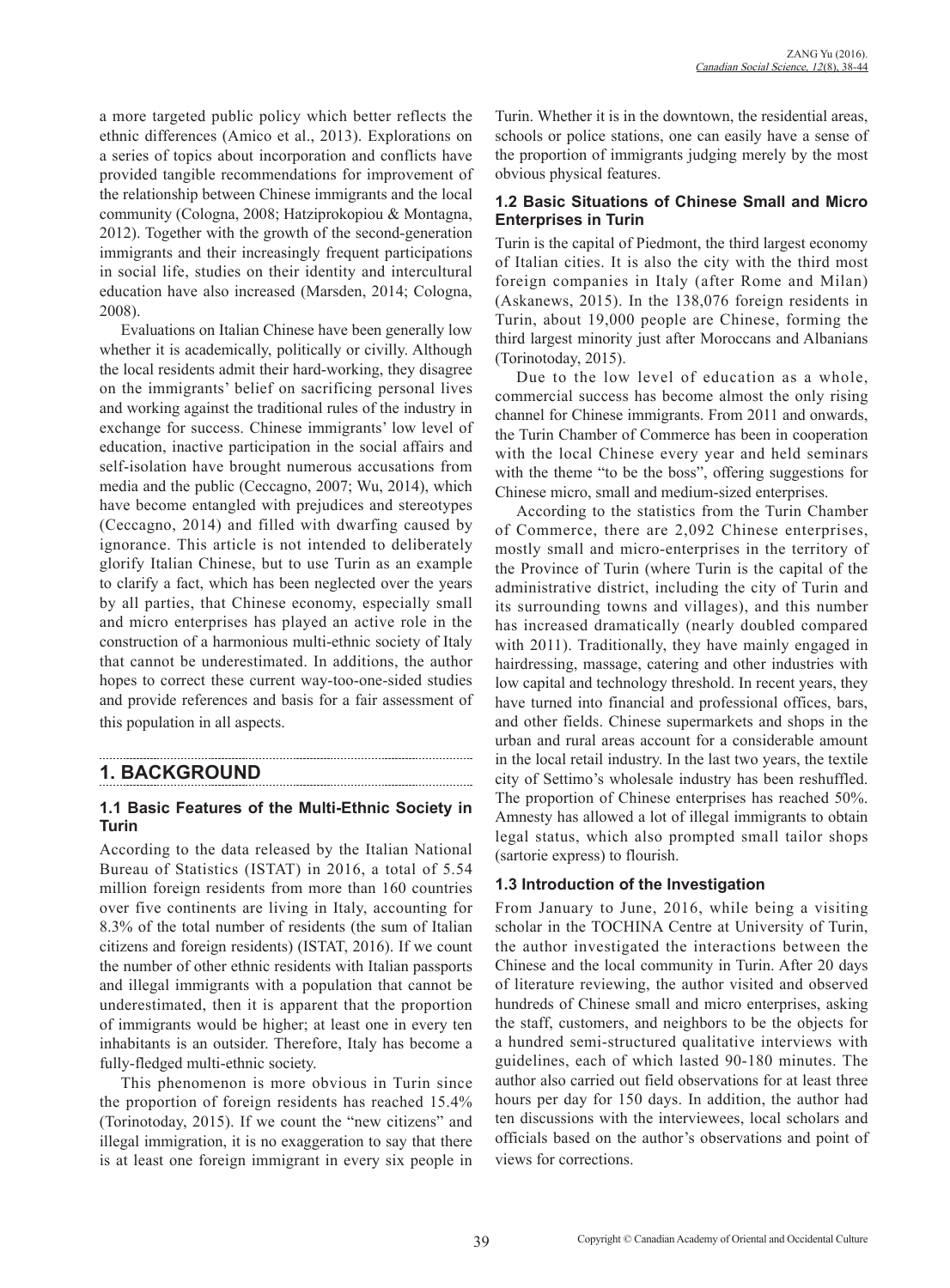# **2. CONTRIBUTION OF CHINESE SMALL AND MICRO ENTERPRISES IN THE CONSTRUCTION OF A HARMONIOUS MULTI-ETHNIC SOCIETY**

During the construction of the harmonious multi-ethnic society in Turin, Chinese small and micro economy has made a positive contribution. This is actually an active choice made by Chinese in the process of adaptation, reflecting their intentions of positive integrations, and it is a win-win situation beneficial to all during its interactions with the local community. This will be introduced from three aspects in the following and analyzed for the motivations behind.

### **2.1 Inexpensive High Quality Products and Services**

Providing cheap products and services is not exclusive to Chinese small and micro economy. Small supermarkets and shops owned and run by South Asian and Turkish immigrants are often able to do it, as well. The biggest difference between them is that Chinese enterprises have a wide range of spreading and clients. They are costeffective, provide products and services of a diversified and wide selection, understand, are sensitive and responsive to the market demand, and so forth.

First, it is necessary to give a brief introduction of their distribution. The distribution of Chinese economy in Turin is different from the Chinatown-style stereotype. Through empirical investigations, Berzano et al. had described and interpreted the distribution of Chinese, accurately and vividly, and summarized it with the word 'archipelago' (Berzano et al., 2010). Although there are obvious compact communities like the one in Porta Palazzo, they spread all over the place and a dominating neighborhood like Via Paolo Sarpi in Milan has never been formed. The author's investigations have confirmed it. Chinese small and micro enterprises scattered along the main roads connecting the urban and rural areas like Corso Regina Margherita, and there are Chinese restaurants, supermarkets and bars even in the narrow alleys on both sides of the main roads. Chinese products and services can be seen all over the urban and rural areas and have integrated perfectly in the communities. One inevitably has to have contact with them unless he/she deliberately rejects.

Such distribution patterns have become a trend of diffusion of Chinese economy in most of the large and medium Italian cities because most Chinese small and micro enterprises have already passed the era when they only do business with either their fellow townsmen (countrymen) or curiosity seekers. They have fully integrated into the economic life in Italy and become an indispensable part and parcel of this system. The entire Italian society has become their customers.

Most people in Turin have been enjoying the convenience that Chinese small and micro enterprises have brought, which is particularly valuable in this Italian economic down time, with high unemployment and limited purchasing power. The general hairdressing service is a good example. The Chinese salon charges 7-8 euros for a normal haircut while the average price of such service in an Italian salon is around 15 euros. The pasta sold by Chinese bar during lunchtime is usually 20%-30% cheaper than in an Italian bar. Chinese restaurants opened in densely populated areas, such as near the train stations, also offer  $\epsilon$ 5/person buffet. Despite the dishes are quite ordinary, there are a variety of choices, and it is "all-youcan-eat"; thus, it is much liked by the nearby students and workers.

The price of vegetables and fruits sold in Chinese supermarkets is significantly lower than the ones sold in Italian supermarkets, and the kinds of products sold in Chinese supermarkets are much more than mini-markets owned by South Asian. Not only do they have Chinese Kang Shi Fu instant noodles, they also sell Korean Shin Ramyun; not only do they have Wang Zhi He fermented tofu, they also have the necessity in Italian table: mozzarella, in order to satisfy customers from different ethnic origins.

Chinese clothing stores and mobile shops have offered more choices for those who love fashion but are pinched for money. It is very costly to rent or buy formal wears or costumes in Turin. The Chinese formal wear stores next to the Municipal House has won and stood firmly in the market with competitive prices and a variety of styles.

Chinese who study or work in Turin have to improve their life qualities by visiting the Chinese restaurants, and they can also find their hometown food in the supermarkets. Tong Yi 100 instant noodles, Fu Ling preserved pickle and Lao Gan Ma chili sauce not only can comfort their stomach, but also ease their homesickness. In Italy, where internet shopping is not sufficiently developed and logistics are slow, if one forgets to bring an adaptor, electronics brought from China cannot work, then the best solution is not to shop at the largest local electronic store Media World, instead, is to find a small Chinese store.

Customers of Chinese small and micro enterprises include a significant number of immigrants, the so-called "New Italians", especially immigrants from poor countries in Asia and Africa. The average age of them is quite young, with low level of education, lack of professional skills, hence it's difficult for them to be employed. Their salary is limited, and their material life is not welloff. It would be inevitable for them to become threats to the stability of the society if their basic needs were not satisfied. Chinese small and micro enterprises have provided inexpensive, high-quality products and services, which dramatically alleviate their difficulties on economy. Even though they are treated as refugees, are immigrants who received 20 euros subsidy per day and mainly visit Chinese stores, they do not need to worry about life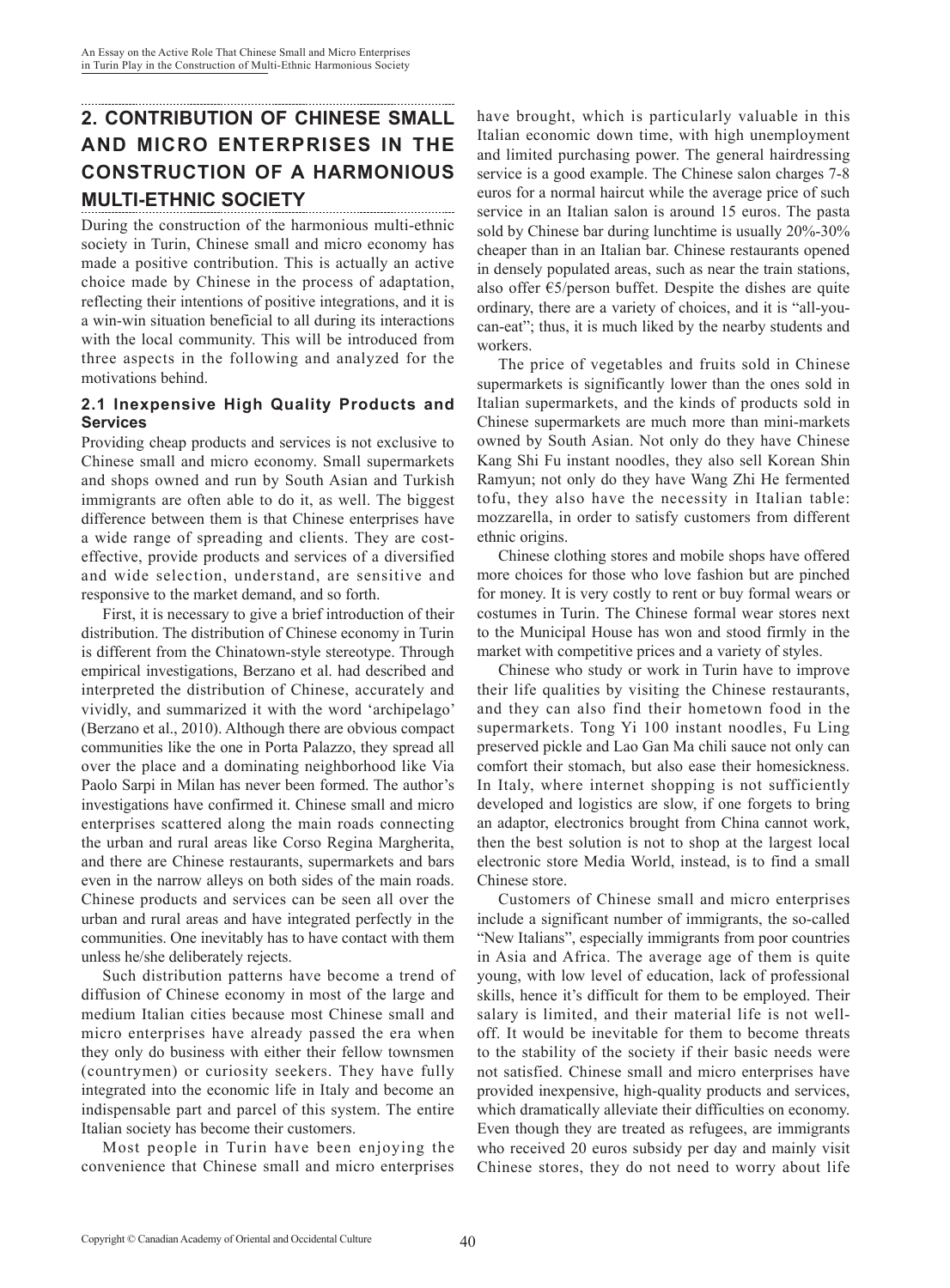necessities and may even have money left to purchase a pair of leather shoes or a new piece of clothes from the Chinese stores in Piazza Repubblica. Actually, this is what most immigrants have done. For the Chinese enterprises that we investigated, more than half of the profits they make comes from immigrants. Hence, the importance of Chinese small and micro enterprises has already been beyond the scope of economy and they have positively played an active role of a "social lubricant".

The reason why Chinese small and micro enterprises can take advantages of their prices and have a significant share in the economy is the great productivity and efficient logistics of Chinese economy. In Turin, or even all over Italy, the Chinese are playing an important role in manufacturing, especially in labor intensive industries. The size of Chinese manufacturing enterprises, in most cases, is not large, but they have established a mutual beneficial relationship amongst the Chinese businessmen by keeping a close contact though relatives, hometown associations and communities. They have effectively controlled the cost based on their special production model (extending labor time, workers living close to the factories, flexible labor sharing and so on), and have done necessary intervention on the quality of products according to the market demands. These have provide both wholesale and retail Chinese enterprises with highly cost-effective products. More and more Chinese are involved in planting in Turin area. Their costcontrol guarantees Chinese grocery stores' comparative advantages in price. In case that a Chinese enterprise in Italy is not able to produce a popular merchandise, they will transport it from other EU countries via Chinese commercial companies or even import it from China. The advantages that Chinese businessmen have in price and categories are ensured by mature channels, stable cooperation partners and relatively efficient logistics. During the investigations, the author can often find some products which are old-fashioned and unsalable in China, such as a diet product that had been onto CCTV's advertisements, some popular snacks back in the 90's, and some poor-quality, old fashioned plastic hair accessories with both Chinese and Korean printed on it. Chinese businessmen have noticed such market demand among the immigrants and imported these products with low prices into Italy. By doing so, not only did they make a considerable amount of profit, they also helped to digest leftover products in China. In comparison, even with a larger number, it is difficult for Moroccan businessmen to achieve such success because they lack of great productivity and logistic supports coming from their own people and based upon trust and mutual beneficial relationship.

In Turin, the Chinese small and micro enterprises can often keenly discover and meet the specific needs of consumers, which compensate for the lack of market supply while harvesting economic profit and customers'

praise. It is hard to find cosmetic products for black people and African braids wig which is favored by the young immigrants from Africa in an Italian store, but Chinese businessmen have brought them into the main African immigrants communities. Most of the bars in Turin are closed on Sunday afternoon, but people need a place for a rest, getting together and socializing. Chinese bars, which are open as usual during this period, very well compensate for this shortcoming; their revenue increased and they offered conveniences for the local residents at the same time. In this case, they have won favorable comments. All of these have effectively promoted the integration of Chinese and Chinese economy in the community level. (See my Research on the Integration of Chinese Immigrants in Turin—A Case Study of Bar Francesca, *Canadian Social Science,* 2016, No.6)

Being able to accurately find the targeted customers within a large number of consumers, to identify and meet the core aspects of their needs, and to discard the unimportant details, is an important reason for the Chinese small and micro enterprises to achieve a winwin situation with the local community. In Chinese supermarkets, for example, since the main focus is on low-pricing market and services for population with middle and low income, good quality, large quantity and low price have become the key to survival. While the environmental factors of shopping (decoration, lighting, air conditioning, etc.) can be ignored. The businessmen have controlled the cost, then customers do not need to pay for unvalued factors themselves, hence the two sides have reached a mutual understanding.

### **2.2 Flexible Employment Opportunities**

It is inevitable to hire staff when starting a business, which will create opportunities for employment. The reason for introducing and analyzing Chinese small and micro economy in Turin in this dimension is that we have found and gained a deeper understanding of a new situation which has been mentioned few times in extant studies. The Chinese businessmen not only have provided job opportunities to their own fellow townsmen (countrymen), but also helped Italian residents and immigrants from other countries in term of employment. When the old and new residents have solved their economic difficulties and have obtained stable lives, the society is more stabilized. Then the mutual tolerance and integration between local residents and immigrants can be expected to be further strengthened. While providing employment, the Chinese small and micro economy have also received better human resources and won initiation for self-development. This is actually a mutual beneficial behavior which promotes the development of a harmonious multi-ethnic society.

According to the stereotypes about Chinese companies, they often prefer to hire Chinese and trust Chinese (or people from the same hometown), and studies have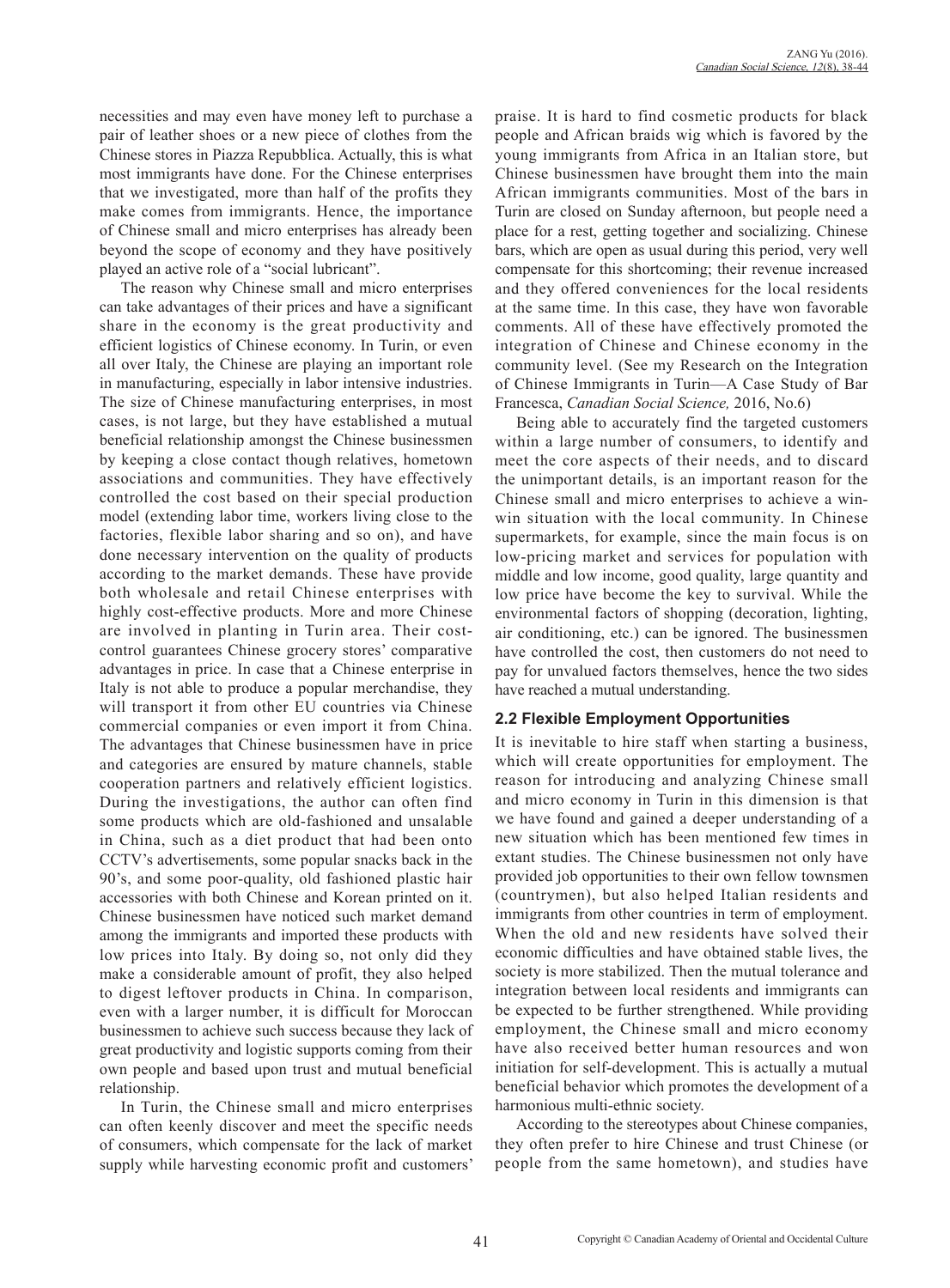also proved their rationality (Ricucci, 2010). However, with the rapid development of Chinese economy and expansion of its business scope, its degree of integration with Italian society has become deeper and deeper. This leads to more and more communication and interactions with each other. New situations in work have made the Chinese bosses realize that certain work is beyond his, his family members, or his fellows' ability, and maybe hiring an "outsider" has apparently lower cost and is more efficient. Under such circumstances, utilitarian Chinese businessmen have made a simpler and economical choice: hiring "outsiders", including Italians and "new Italians" from different countries. As for general and more substitutable positions, they usually still prefer hiring Chinese, especially people who came from the same hometown of the boss.

Language and communication skills are most valued by the Chinese businessmen. Chinese in Turin, especially those immigrants coming from Zhejiang and Fujian provinces (the main part of Chinese immigrants) generally are poorly educated and knew limited Italian. Although many of them can handle everyday communication, they have difficulties conducting in-depth and detailed communication and are even more helpless when trying to use formal expressions. Spending money and time to improve their language skill or training their relatives or other Chinese employees takes a long time, and the result may not be ideal. Italian employees are often seen in the Chinese catering industry, especially where Italian customers are the majority. Most of them are in their 20s or 30s, have some working experiences, quick and neat, smart, enthusiastic and talkative. There are two Italian waitresses working in a Japanese restaurant<sup>1</sup> located in Turin's busiest commercial street Via Po. Since Italian customers are the majority, in addition to their ordinary services, the two girls also need to introduce the food materials, the cooking methods and other information repeatedly, answer all kinds of curious questions of the customers, and give suggestions as Italians. They work like ducks to water, have good relationships with the boss and colleagues, and are thankful for their stable income. At the same time, the boss also feels proud to have such a "strategic resource".

English is the biggest trouble to Chinese businessmen. Most of them have received limited education and are less competent in English than in Italian. Turin is a tourism city and full of tourists coming from all over the world. Chinese restaurants need to know English. Immigrants from south Asia have a gift on it. Moreover they do not request extra high salary. Those make them favorable to Chinese employers. A famous Chinese restaurant in Corso Giulio Cesare employs a male student from Pakistan to treat guests who know neither

Chinese nor Italian. This stable salary can support him to complete his study.

Business of Chinese companies is not limited in China or Italy, but all over the world. It brings new opportunity to students who major in foreign languages from University of Turin. Daria, 26 years old, studied Spanish and English in the university. Two years ago, she even selected Chinese. She started internship in a Chinese company in Southwest Turin during her sophomore year. Now she is a formal employee and responsible for South American business.

Recently, there are more and more Chinese students. There are about  $2,500$  Chinese students in total<sup>2</sup> studying in Turin. On average, every 1 out of 4 foreign students comes from China (Rigitano, 2015). Lots of them are planning to stay in Italy after their graduation. Thus job is the first problem that needs to be solved. At the same time, their Chinese identity, high degree of education and professional skills are wanted by Chinese small and micro enterprises. A Chinese company that locates near the city center is developing online business platform for local medium, small and micro Chinese enterprises. It employs two Chinese postgraduates. One of them is from Polytechnic University of Turin and is responsible for website construction. The other one received her postgraduate degree from Albertina Academy of Fine Arts and works on website design. Though salary is not high, it is enough for them to live in Turin. Also they are free to leave and welcome to come back at any time. The company has limited size and attraction to two young men, however flexible working style can help them obtain residence permit easily. In addition, they are able to seek a better position with certain income. At the same time, with the help of two experts, the platform is being developed smoothly with low cost.

### **2.3 Information and Intelligence Support**

Chinese small and micro enterprises in Turin are usually places of different nationalities, and different groups of people. It provides place for zero-cost or low-cost sharing of information, makes knowledge and skills accessible to foreign immigrants, and contributes to mutual understanding and integration between different groups of people. Chinese small and micro enterprises win popularity and reputation, gain goodwill and trust from customers and community in this process, which is able to enhance its soft power for further development.

Around Turin, Chinese stores are everywhere. On the wall of those stores, there are lots of free posters with different kinds of information, like recruitment, training, rental and so forth. Those posters are in Chinese or Italian and face to immigrants. It objectively increases

In Turin, most Japanese restaurants are opened and run by Chinese immigrants.

<sup>&</sup>lt;sup>2</sup> According to the presentation of the president of the Federation of Chinese Students and Scholars in Turin, in May 2016.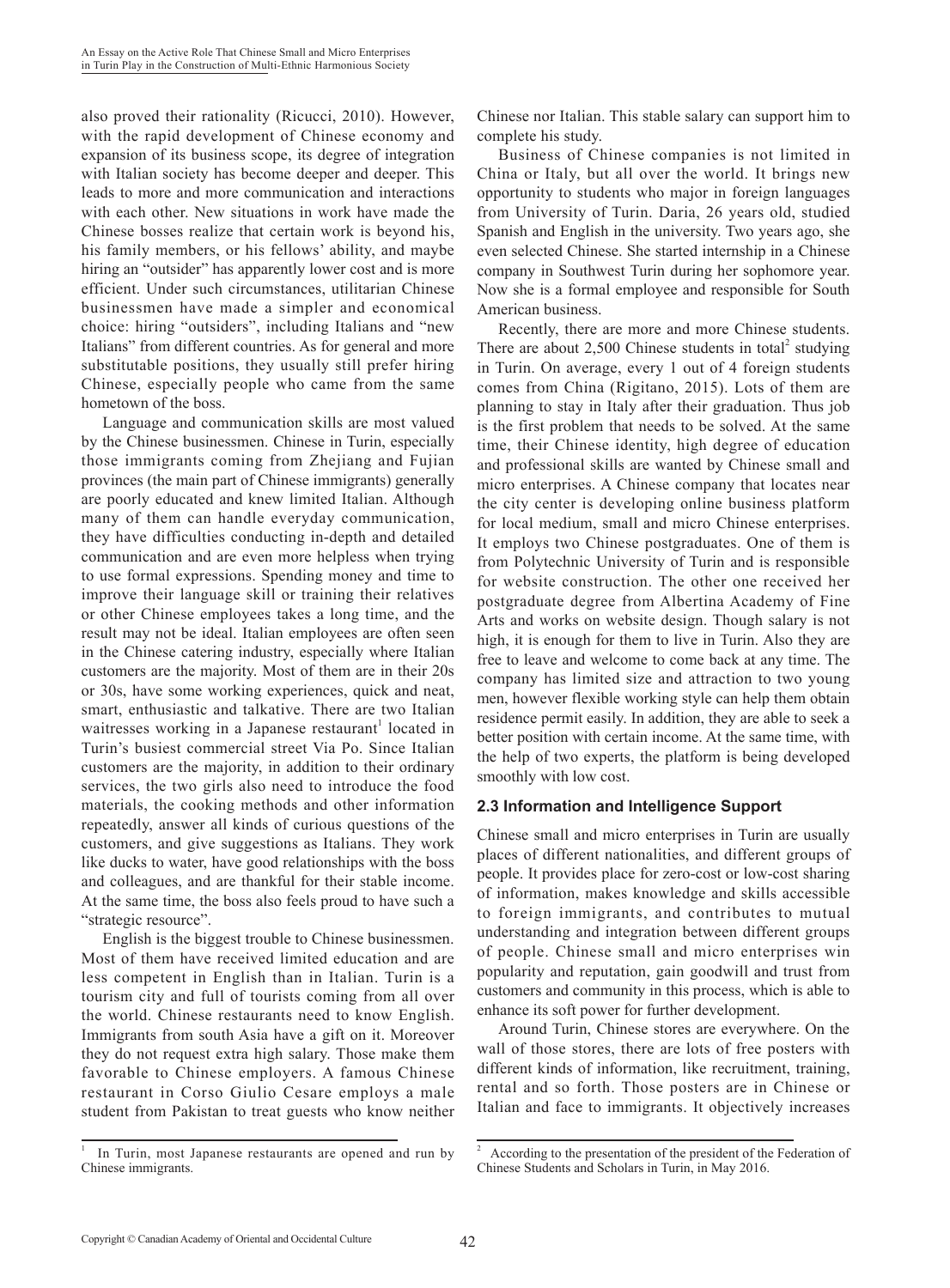the possibility of employment, self-improvement and adaptation to the local society for immigrants, as well as alleviating social pressure. Additionally, it brings more attention and customers to those stores which provide free space for advertisements.

The contribution of Chinese small and micro enterprises in training cannot be ignored. They improve the quality of immigrants and provide opportunity for Italian people to understand Chinese language and culture. Chinese hairdressing schools have helped a considerable number of immigrants learn a skill. Said, a young man from Algeria, learned haircutting skill from Chinese and has studied and worked in a Chinese hair salon for 6 months. Now he has his own salon and a stable life. Chinese language schools do not have very high charge. They provide Italian courses for compatriots to help them get residence permit and jobs. Their Chinese courses also have attracted lots of native residents and allowed them to know more about China.

Chinese bars also provide places for cultural exchanges which promote communication between different people. It brings praise from compatriots and communities. Bar Francesca, which is on the riverside of Dora, provides free area for University of Turin to hold Chinese corner and Italian corner continuously. In addition, it does lots of assistants on organization, helps Chinese students and new immigrants improve language skill and adapt to local society, and promotes a better mutual understanding between Chinese immigrants and native residents. As a consequence, the bar owner's family is respected and welcomed by compatriots and local communities and their appreciation leads to good business.

## **CONCLUSION**

According to introduction above, it is easy to realize that Chinese small and micro enterprises are feeding back society initiatively while developing themselves and making positive contribution to harmony and stability of the multi-ethnic society in Turin. One has said that the fragrance always stays in the hand that gives the rose. Similarly, lots of problems that they meet in development are fixed while they are promoting social integration.

Via cooperation and flexible management, Chinese small and micro enterprises provide cheap goods with high quality to mid-to-low income groups and immigrants, meet their daily needs, stabilize society, occupy and expand market. In this way, they are in a advantageous position in competition and gaining generous profit thanks to the strategy of "small profits and quick turnover". They provide different kinds of jobs in the market, employ people with rare talents, catch opportunity to develop, convenient information sharing, process training, enhance adaptability and viability of immigrants, promote understanding between foreign immigrants and native residents and bring favorable comments and customers to themselves.

The rapid developments of Chinese small and micro enterprises in Turin have made non-negligible contribution to social harmony and ethnic fusion and prove integration of Chinese living in the Italian society. The mode of joint development which is built on the basis of mutual benefit and win-win outcome is worth attention and future studies. Governments of both countries and academics also have responsibility to provide more guides and convenience in order that these people and their enterprises can play a more positive role in the relationship between China and Italy in the future.

# **REFERENCES**

- Amico, A. et al. (2013). Lo sviluppo dei modelli insediativi: Rumeni, filippini e cinesi residenti a Roma. *Cambio, 6,* 123- 146.
- Askanews. (2015). *Torino, sono 23 mila imprese straniere censite da camera commercio.* Retrieved 2015, November 26 from http://www.sundarbanstigerproject.info
- Berzano, L. (2010). Introduzione. In L. Berzano et al (Eds.), *Cinesi a Torino: la crescita di un arcipelago* (pp.7-30). Bologna: il Mulino.
- Berzano, L., et al. (2010). *Cinesi a torino: La crescita di un arcipelago*. Bologna: il Mulino.
- Bucci, S. (2004). La criminalità organizzata cinese in Italia: fenomeno mafioso o bande criminali? *Rivista Meridiana, 43*(1), 99-114.
- Carchedi, F., & Ferri, M. (1998). The Chinese presence in Italy: Dimensions and structural characteristics. In G. Benton & F. Pieke (Eds.), *The Chinese in Europe* (pp.261-277). London: Macmillan.
- Ceccagno, A. (2007). Compressing personal time: Ethnicity and gender within a Chinese niche in Italy. *Journal of Ethnic and Migration Studies, 33*(4), 635-654.
- Chang, A. (2012).  $20<sup>th</sup>$  century Chinese migration to Italy: The Chinese diaspora presence within european international migration. *History Compass, 10*(2), 179-191.
- Cologna, D. B. (2008). Il caso Sarpi e la diversificazione dell'imprenditoria cinese. In R. Cima, M. Dancelli, T. E. Parisi, & G. Rinaldi (Eds.), *Un dragone nel Po. La Cina in piemonte tra percezione e realtà*. Torino, Edizioni dell'Orso.
- Cologna, D. B. (2014). L'eterno mito del ritorno a casa: I cinesi d'oltremare che lasciano il "sogno italiano" per quello cinese. *OrizzonteCina, 6,* 10-12.
- Cologna, D. B. (2015). I dieci Anni di associna. *OrizzonteCina, 5,*  12-13.
- Gabi, D. O. (2013). Imprese di immigrati e distretto industriale: un'interpretazione dello sviluppo delle imprese cinesi a Prato. *Stato e Mercato, 98*(2), 171-202.
- Gabi, D. O. (2014). A transnational fast fashion industrial district: An analysis of the Chinese businesses in Prato. *Cambridge Journal of Economics, 38*(5), 1247-1275.